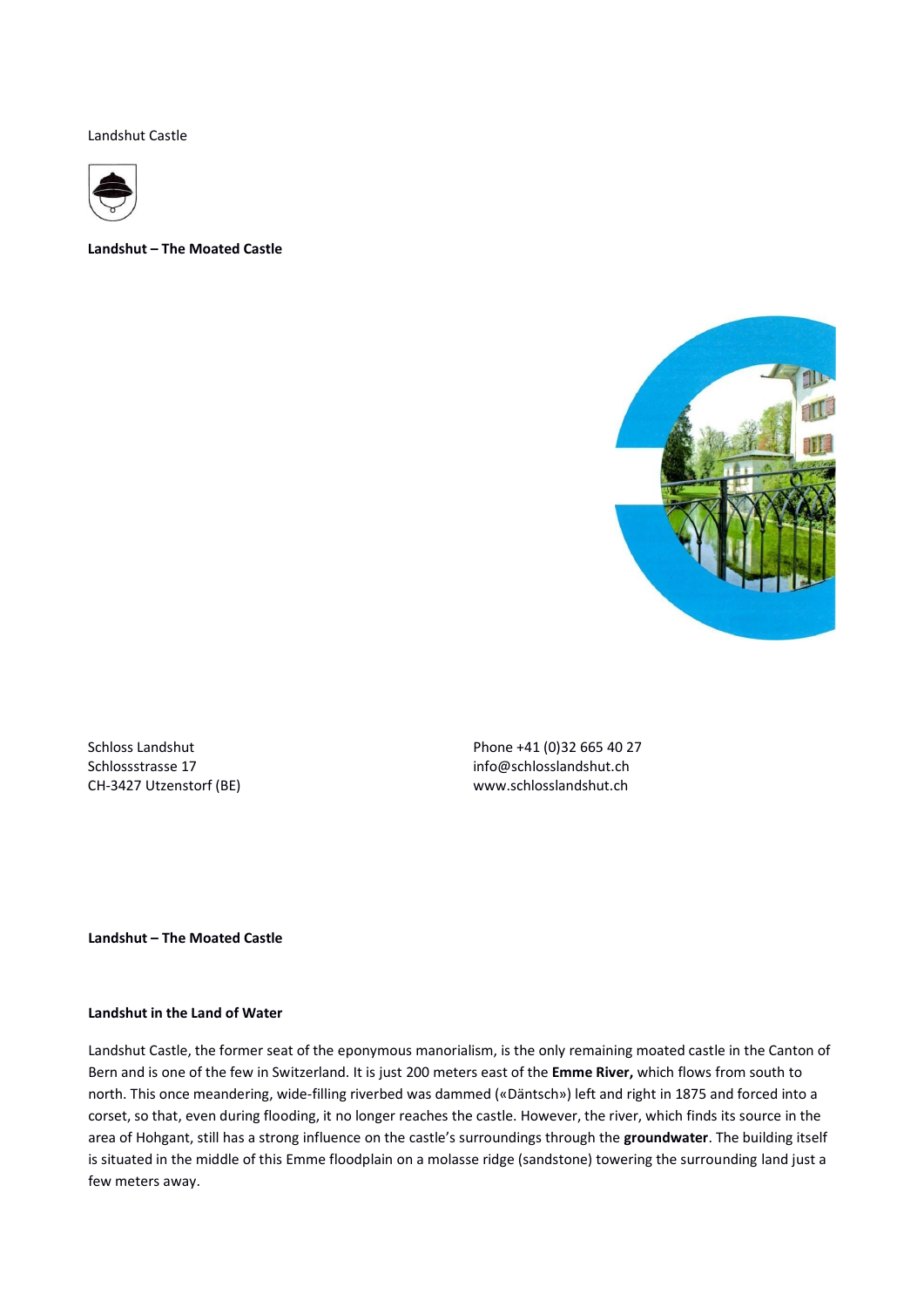The entire plain, which stretches northward from Kirchberg and Ersigen, is intensely used for agriculture and is influenced by its high water table, which makes its presence felt through **sources**. Thus, a network of **streams**  permeates the vast land - as far as they have not been taken into pipes and laid in the ground. The water level and the water distribution have been and are still partly controlled through locks («Brütschen»). Two of these streams, the Olibach and the Mülibach, flow through the castle park. As the names indicate, in the past, their flow force was used for **commercial purposes** - they powered an oil and a grain mill, e.g. the Landshut Mill, which belonged to the castle until 1850. The water, which springs from the ground, was generally clean and was used by the population as **domestic and firefighting water**.

### **The Water Trench (Castle Moat)**

The castle moat surrounding the sandstone ridge is certainly not of a natural origin, but rather created by humans as a barrier **in defence** against approaching enemies. Undoubtedly, it existed already at the time of the castle expansion with the curtain wall in the 13th century - perhaps even earlier. Diebold Schilling illustrates in his »Spiezer Chronicle or Spiezer Schilling» (completed around 1465) the storming of the Landshut Fortress in the Gümmenenkrieg (the war in 1332) by the Bernese and Solothurner over a wooden bridge preceding the gate.

Deposited fine sand and sludge, brought in by the streams, the fallen foliage in autumn, and, later, sewage caused the moat bed to rise and a lag in the outflow from the moat, and, as a side effect, odour emissions. Therefore, a periodic cleaning was needed.

Bailiff Franz Ludwig von Wattenwyl annotated in 1724, *"To clean the castle water, which had been almost filled with sludge for 24 years, bread, cheese and wine were consumed for a total of 92 pfennigs 4 schillings 8 denars."*

### **The Streams in the Park**

The original course of the streams in the castle park is unknown. Apparently, the Olibach did not flow into the castle moat, but rather west of it and to the north. In any case, on the map of 1746, no inflow into the moat can be recognized. Bailiff Carl Ludwig von Erlach noted in 1776, that he had directed the Ölibach into the castle pond, in order to create a higher flow rate and, thus, to make for more cleaning power.

Both of the little **"waterfalls"** were probably introduced in the 19th century. At that time, Niklaus Rudolf von Wattenwyl, owner of Landshut Castle since 1812, had the floodplain south of the castle, which earlier served to grow fruits and vegetables, redesigned into an English-style park. The original **crossing** of an Ölibach anabranch of the Mülibach probably dates to that time. On the castle grounds, the lack of connection between the streams play mind tricks on the visitors. But when considering the realities on the map, the connections become clear – however, the crossing's meaning is still not very obvious.

### **Drinking and Domestic Water for the Castle**

Supplying the inhabitants with water from the moat, which was for the aforementioned reasons hygienically questionable, could not be relied upon. The still existing, but covered, well (draw-well) is among the oldest furnishings of the castle and reaches to the groundwater. With the construction of the intermediate wing (1777), it came into the interior of the building complex. The water was probably brought up from eight meters depth in leather buckets using a cable pull, and later, a beam pump.

In 1437, Rudolf von Ringoltingen mentioned in the «Landshuter Urbar» that **wooden water pipes** were available on hand. Piping had already existed at that time! In the year 1701, Bailiff Samuel Kilchberger had built a water catchment, which was fed by groundwater, in the south-western corner of today's park. To that he commented, *"… I have let water*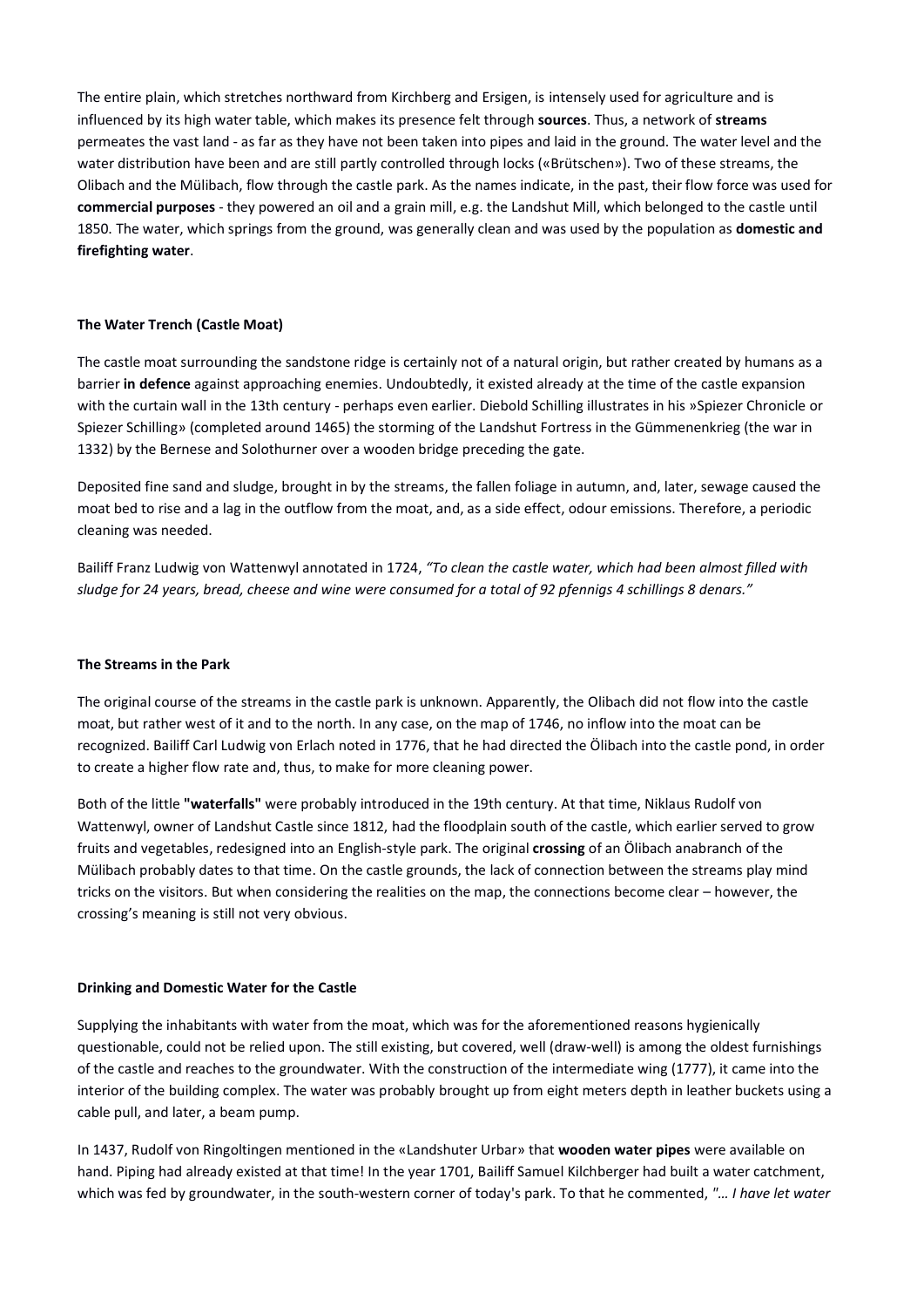*from a clean source in front of the castle to be conducted with a wheel and other equipment to the two wonderful new wells in the castle courtyard and at the castle barn, which has cost a multiple of what I normally calculate, namely 600 pfennigs."*

Wall fragments of the pump house can still be seen today. From there, the water flowed through buried **wooden pipelines** through the park of today, under the bottom of the moat through a flowing artesian well in the courtyard. The remains of around 300 year-old wooden pipelines, made of oak, which means probably of that of the construction period (!), came to light in 2007 during excavation work. The flowing well was a large advancement, which made the tedious drawing unnecessary and assured at least running water in the courtyard. Around 1815, directly on the wall at the courtyard façade, there was a flowing well to be used for the kitchen in the basement. Today's **courtyard well** also emerged at this time, but was installed mostly as an ornament.

### **The Disposal of Domestic Waste Water**

In order to direct clean water to the castle, piping was built. The residents, however, paid less attention to the disposal of incidental wastewater.

The 'secret' (»the secret loo«, »the secrecy«, which is marked on a floor plan of 1777, finds its pictorial representation in a view of the castle from the 18th century. One can make out, on the south-side of the building, a bit west of the semicircle terrace of today, a **privy tower**. It was accessible from every floor of the tower – an enormous advancement at that time - and discharged into a former slurry hole in the adjacent garden, situated between the house wall and the castle moat.

Complaints about the **emissions of odours** from the lavatory, which was actually poorly placed on the sunny side, did not hush until 1812, when, on the north façade in the courtyard, new sanitary rooms were added, which had long since been removed, the wastewater of which was directed through a wooden channel in the area of the bridge, straight to the pond. The wastewater from the kitchen, which had originally been on the second floor on the southwest side of the corridor, was directed through a wooden channel into the garden. Additionally, on the northeast side, accessible from the lower defensive corridor, there was a «Hüsli», attached from the outside to the curtain wall, was undoubtedly the original castle lavatory.

### **Fishing Rights and Fish Farming**

In connection with the waters in the park, fishing rights [Fischenzen] were often in the discourse of old records. Fishing rights are rights set out in mandates and ordinances (**contracts of lease**) for the use of a body of water for **catching fish**. Landshut owned many such waters and still owns a few today. The Bailiffs, however, also knew how to take advantage of the fish for themselves in the moat and in the streams. "*In the venerable presence of the Electoral Prince of Heidelberg, I let here wild game and fish be hunted*," wrote Bailiff Daniel Lerber in 1671.

Starting at an unknown time to the second half of the 20th century, in Landshut, trout was bred, reared and also released into the wild. This expensive activity was then given up  $-$  too often, in the night, the trout ended up in the cooking pots of others.

#### **Ducks on the Water**

In winter, on the streams and, above all, in the waters of the moat, over a hundred ducks gather. Most of them are mallards («wild ducks»), though since the turn of the century, every year gadwalls and widgeons have also been appearing among them. Occasionally, one can also find goosanders, pochards and tufted ducks. As beautiful as they